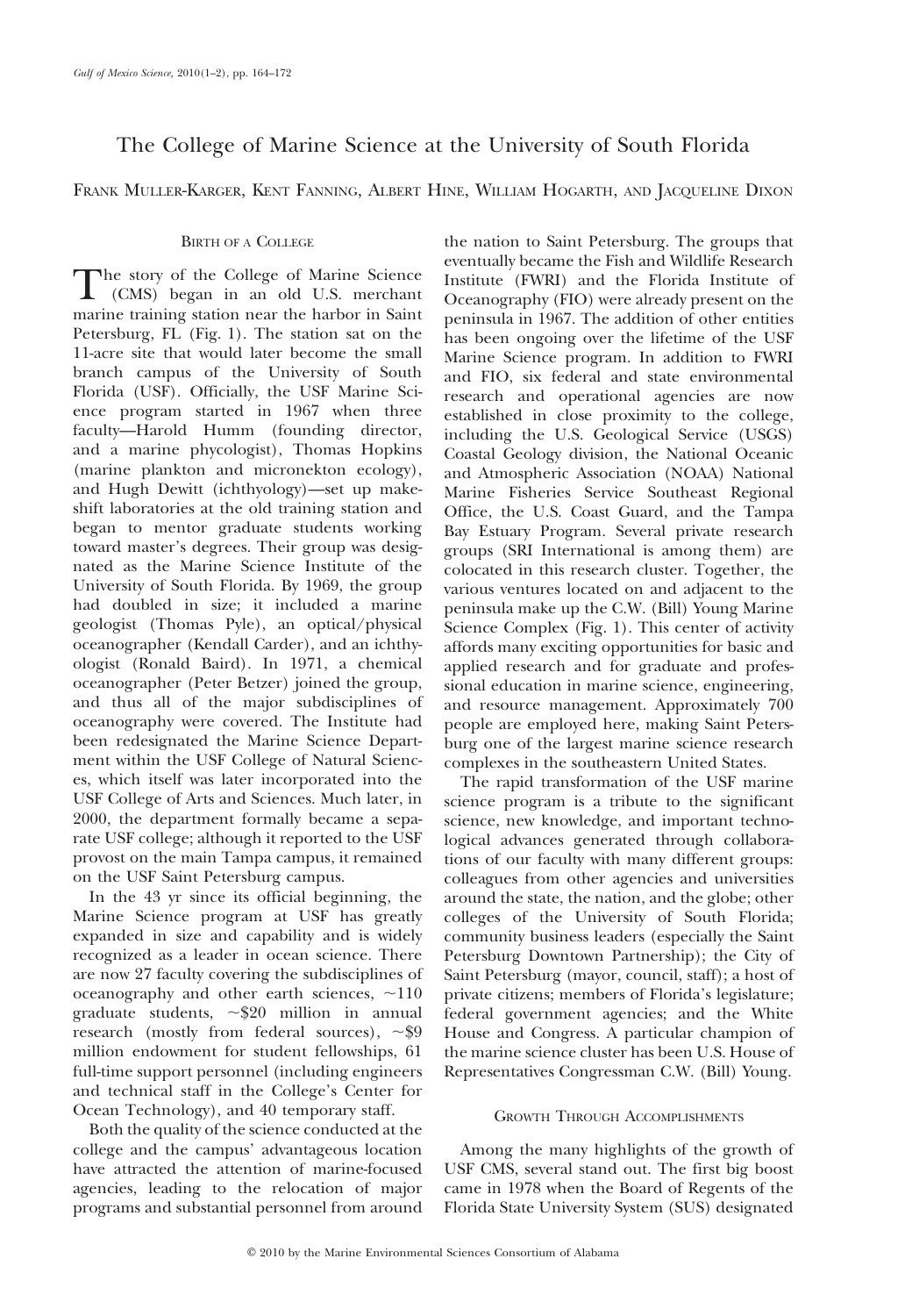

Fig. 1. Saint Petersburg Training Station circa 1942. View of training station from the sea. Vessel on left is the TV Tusitala; the TV Vigil is on the right.

the department an SUS ''Center of Excellence.'' Each state university received one—and only one—of these designations. For us, it led to the near doubling of the faculty because it prompted the Florida legislature to give us permission and funds to hire eight new faculty.

Another milestone came in 1982, when the Florida Board of Regents established our independent Ph.D. program (we could only grant M.S. degrees before then). That program per-



Fig. 2. The C.W. (Bill) Young Marine Science Complex in the City of Saint Petersburg, FL. CMS of the University of South Florida is housed in the large Tshaped building on the Bayboro Peninsula (bottom half of the photograph) and in the three-story building shown in the upper right side of the photograph. The Fish and Wildlife Research Institute is also housed on the peninsula (left side of the photograph), and the USGS facility is shown in the upper left of the photograph.

mitted us to recruit higher caliber graduate students and thus greatly enhance the level of our oceanographic research. The ensuing expansion rapidly revealed a lack of laboratory and office space, and, after much effort, the State of Florida was persuaded to create a unique facility that nearly doubled the laboratory and office space available to the Marine Science Department. The resulting structure was jointly constructed by the SUS and the General Services Administration of Florida and would be jointly shared by the Marine Science Department and the state's Department of Environmental Protection's (DEP) Florida Marine Research Institute (which then became the Florida Fish and Wildlife Conservation Commission's [FWC] FWRI in 2004 by legislative rearrangement of the FWC and the DEP) (Figure 2).

A prime component of the ''joint'' research facility was a satellite data facility that led, among other things, to our being able to take a leading position in U.S. satellite oceanography and coupled physical–biological numerical modeling. This greatly expanded research on the functioning of marine ecosystems. Completed and occupied in 1994, the space allotted to marine science was designated as the Knight Oceanographic Research Center (KRC) to honor the support of the William Knight family (see below). The additional space allowed us to hire more faculty and enhance student research efforts.

In 1993, CMS set up physical oceanography real-time system (PORTS) in partnership with NOAA and the Tampa Bay Harbor Pilots Association. This system of moorings and instrumented locations around Tampa Bay has provided critical data on currents, winds, tides, and other parameters to all marine interests. This program is valuable to the shipping industry as well as to the science of ocean monitoring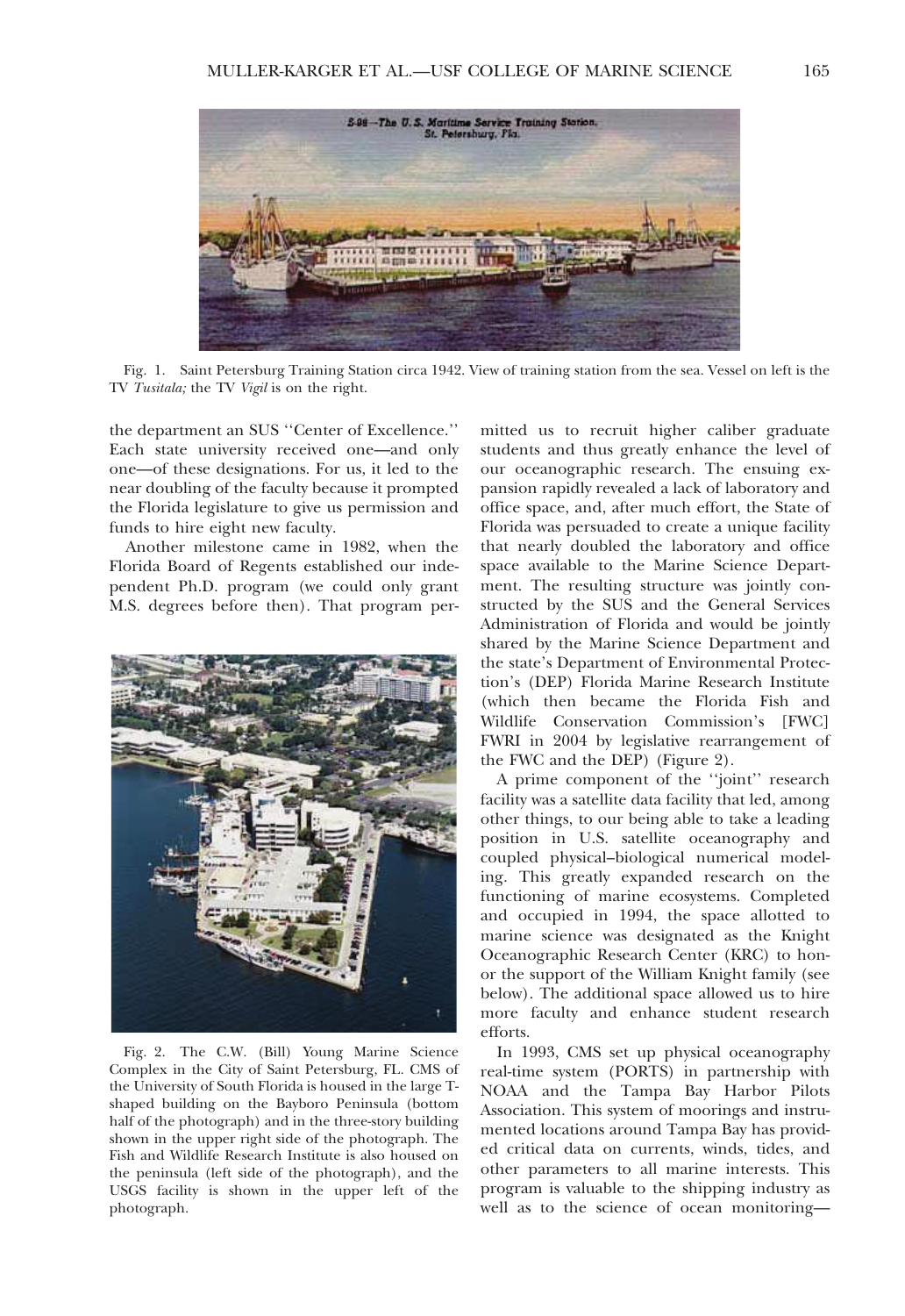leading, for example, to a greater than 60% reduction in the frequency of vessel groundings in the bay. After the west coast of Florida was ravaged by an undetected (''no-name'') severe storm in 1993, the experience of USF Marine Science in monitoring physical circulation and meteorological processes helped to persuade the State of Florida to fund the West Florida Shelf Coastal Ocean Monitoring and Prediction System (COMPS). In 1993, the department installed its first satellite-tracking antenna to download real-time imagery from space-based ocean-observing instruments; a second antenna was built on the Bayboro Peninsula in 1998, providing the capability to track NOAA and National Aeronautics and Space Administration (NASA) satellites covering the Gulf of Mexico, Caribbean Sea, U.S. East Coast, and part of the eastern tropical Pacific Ocean. These programs provide real-time imagery and data to researchers and the public on a 24 hour a day, 7 day a week basis.

Combined with our faculty's impressive scientific credentials and scientific leadership, this infrastructure greatly facilitated our participation in the Southeast Coastal Ocean Observing Regional Association (SECOORA), the Gulf of Mexico Coastal Ocean Observing System (GCOOS), and the Caribbean Sea Regional Association (CaRA). The data produced in near real time also serve these elements of the U.S. Integrated Ocean Observing System.

In 1994, the Florida legislature provided funding for engineering positions at the Center for Ocean Technology (COT). This center is now a premier site for the development of ocean sensors for use in moorings and underwater vehicles. Its expansion included the establishment of a national center for microelectromechanical systems technology (MEMS) and the development of ocean sensors for Homeland Security. Because of the success of COT, the renowned SRI Corporation, located near Stanford University, established SRI International in Saint Petersburg to develop marine-related research and pursue marine technology solutions. SRI International thus became part of the C.W. (Bill) Young Marine Science Complex.

In 2009, CMS acquired Florida's newest oceanographic research vessel, the R/V Weather-Bird II (Fig. 3). This  $115$ -foot, 194-ton vessel was purchased by USF for \$2.1 million for use by the FIO, a consortium of Florida's public universities, private higher education institutions, and state agencies involved in marine research.

In 2010, the college further expanded its science footprint on the USF Saint Petersburg campus with a new Science and Technology facility planned jointly with the USF Saint



Fig. 3. The R/V Weatherbird II.

Petersburg campus and CMS. Approximately one half of the laboratory space in this new building is reserved for the college, and the college shares the classroom space with USF Saint Petersburg. Laboratory space for a new program in Marine Resource Assessment in the college will be mainly located in the new structure. Also the CMS outreach program, Oceanography Camp for Girls, will have storage and classroom space in the new structure.

These are only a few of the highlights of the very dynamic evolution of CMS. Over the years, our faculty members, staff, and students have led and participated in many prestigious national and international research expeditions and programs. We have provided leadership in scientific education at the graduate level using this infrastructure and capacity and we have established important workforce training and public outreach programs that link our scientific endeavors with resource management and public education. Among the scientific programs that CMS has participated in and remains engaged in are the Integrated Ocean Drilling Program, the International Marine Past Global Changes Study, the Integrated Ocean Observing System and several regional associations including the SE-COORA, the GCOOS, and CaRA, the Ocean Observatory Initiative, the Global Ocean Ecosys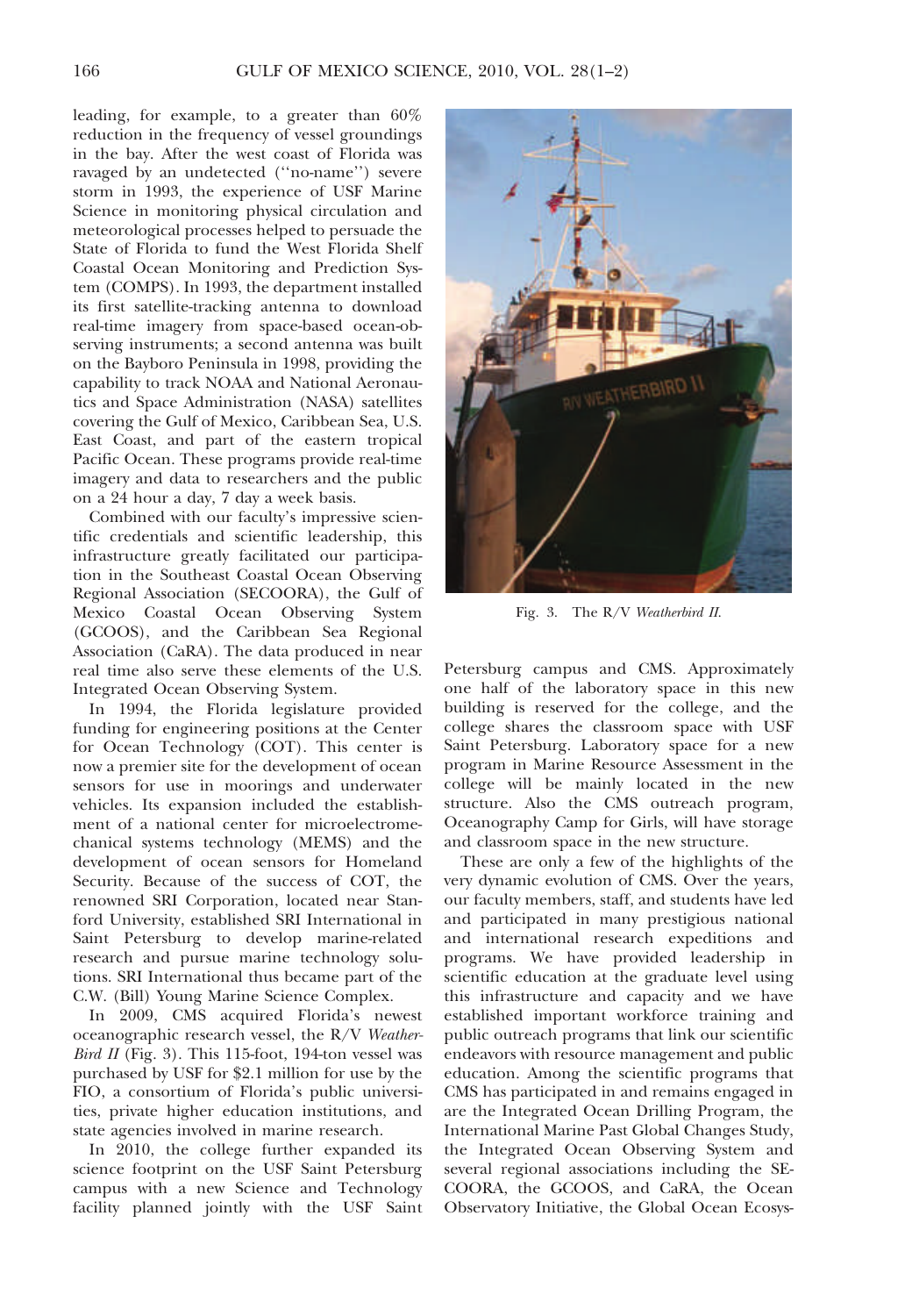tem Dynamics (GLOBEC), the National Ocean Partnership Program, the Tropical Ocean-Global Atmosphere and Tropical Atmosphere-Ocean program, the Carbon Retention in a Colored Ocean (CARIACO) Time-Series project, the Bermuda-Atlantic Time-Series Study, and many more. The CMS also was funded to provide nutrient analyses for the hydrography portion of the World Ocean Circulation Experiment.

In addition to the fundamental research conducted around the globe on shelf waters, coastal and estuarine waters, the deep ocean, and watersheds, CMS also researches socially relevant issues such as long-term sea-level rise, coral reef demise, recent paleoclimate change, ocean acidification, harmful algal blooms, fisheries management, water quality, shoreline change, oil drilling and the Deepwater Horizon Gulf of Mexico crisis, navigation, and various aspects of national and international security. Many of these investigations have led to the invention of new technologies and methodologies at the College's Center of Ocean Technology. Of particular note is the development of new technologies for moorings, unmanned underwater vehicles such as gliders and remotely operated vehicles, and data gathering via satellites. Our very active real-time satellite data system receives and processes data and then distributes it to the public. Our program has been at the forefront of marine environmental monitoring since the early 1980s.

Our faculty are active contributors to international and national proposal review panels, workshops, and investigation teams including the Ocean Studies Board; various National Research Council committees; NASA, NOAA, and USGS Earth observing planning teams (i.e., MODIS, SeaWiFS, GRACE, Topex/Poseidon, Jason); the University National Observatory System; and the presidential blue-ribbon U.S. Commission on Ocean Policy.

## FUNDING THE RESEARCH

Research funding in marine science has grown since the Marine Science Institute was established in 1967. After growing slowly to \$7 million/yr in 1995–96, it increased to \$9–11 million/yr in 1999–2000, and then nearly doubled in 2000–01. The college now receives a significant portion (over 85%) of its research funding from federal sources and has established itself as a premier research entity within the university. Overall, the university receives about 48% of its external funding from federal sources, and CMS is one of the largest recipients of federal funding at USF.

# GRADUATE STUDIES

CMS offers M.S. and Ph.D. degrees with specializations in biological, chemical, geological, and physical oceanography, as well as a brand-new additional focus area in marine resource assessment. Students are trained in an interdisciplinary manner. Both M.S. and Ph.D. candidates are required to complete a core course program covering the four basic oceanographic disciplines. Requirements for the M.S. degree include 32 credit hours of course and research work and defense of a thesis that makes an original contribution to oceanography. Candidates for the Ph.D. must complete 90 credit hours of course and research work, successfully complete written and oral comprehensive examinations, and defend a dissertation that represents a publishable contribution to marine science.

As part of a variety of national and international programs supported by the National Science Foundation (NSF), NOAA, NASA, the U.S. Navy, and other federal agencies, state agencies, and various private entities, students have participated in basic and applied research in the Pacific, Atlantic, Indian, and Antarctic oceans; the Gulf of Mexico; and the Caribbean, Norwegian, Arabian, and Bering seas.

One of the primary goals of the college has been to recruit excellent students by ensuring competitive stipends, fellowships, scholarships, and graduate assistantships. In addition to a substantial number of grant-supported graduate assistantships, today CMS awards 14 endowed fellowships. The college's premier fellowship, the Knight Fellowship, is awarded to an outstanding Ph.D. student applicant; it provides a yearly stipend plus expense funds and remains in force until the student graduates. The remaining 12 fellowships are awarded for an academic year. The Getting Fellowship—named in memory of Paul Getting, who greatly assisted the development of the Marine Science program at USF honors outstanding first-year marine science graduate student applicants. The C.W. (Bill) Young Fellowship recognizes the support of Congressman Young for the Marine Science program and is given to a student working closely with the engineering group housed in the college's Center for Ocean Technology. The Lake Fellowship is given in memory of John B. Lake, publisher of the Saint Petersburg Times, who was instrumental in the advancement of marine science at USF. The Garrels Fellowship is awarded in memory of faculty member Robert Garrels, a world-renowned geochemist and member of the U.S. National Academies of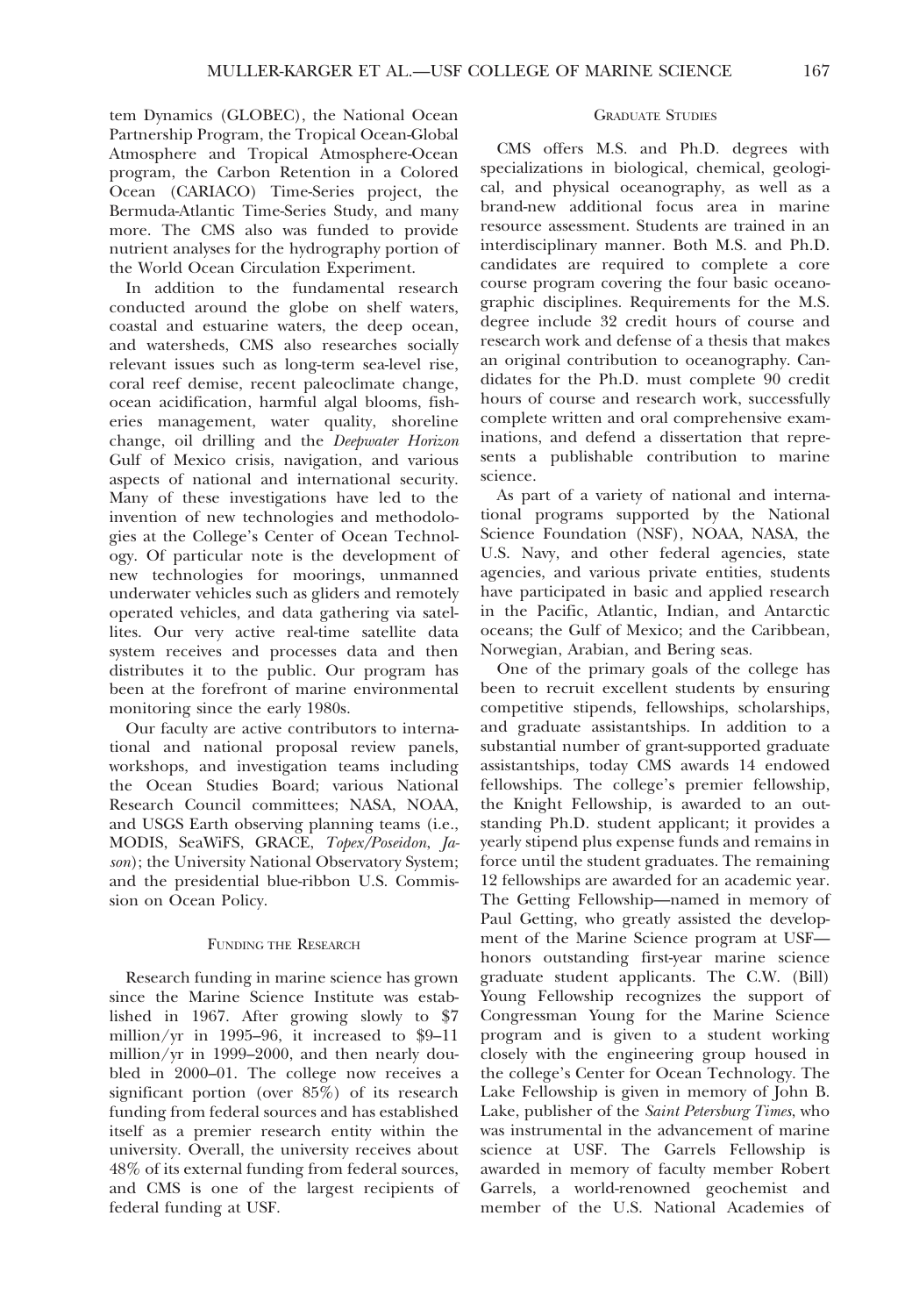Sciences. The college also awards Gulf Oceanographic Fellowships, the Coastal Science Fellowship, and the Sanibel-Captiva Shell Club Fellowship. Von Rosenstiel Fellowships are reserved for first-time marine science graduate students. There is also the Murtagh Fellowship and the Parrot-Head Fellowship. The Riggs Fellowship was named to honor the late Carl Riggs, a past USF vice-president for academic affairs and a champion of marine science at USF. The Wachovia Bank Fellowship is reserved for an outstanding first-year student.

The endowed Sackett Prize, named in honor of the late Department of Marine Science Chair William Sackett, is given to a Ph.D. alumnus in recognition of outstanding research achievement.

CMS also has implemented several fellowship programs to recruit underrepresented minorities. Particularly relevant are the Bridge to the Doctorate fellowships funded by the NSF and the fellowships provided by the Alfred P. Sloan Foundation Minority Ph.D. Program to students who are beginning their doctoral work. The college has dedicated additional funds as a match to these programs to attract even more underrepresented minority students.

Since its inception, the Marine Science program at USF (first as a department and then as a college) has produced 483 graduates (145 Ph.D. and 337 M.S.). In 2003, the university administration committed funds to support a review of the Marine Science Ph.D. program. As part of that review, a self-study was conducted that provided some interesting results concerning our Ph.D. graduates, who numbered 92 at the time. Of the 92 graduates, professional information was obtained on 87 (or 95%). Thirty-three (or 36%) had become faculty members or researchers at universities. The institutions where they worked were quite diverse: Penn State, Cal Tech, University of Mississippi, Eckerd College, Saint Petersburg College, University of California at Irvine, University of Georgia, University of West Florida, Skidaway Institute, Florida Gulf Coast University, East Carolina University, University of Maine, University of Maryland, University of North Carolina (Wilmington), and SUNY, among others. Four of these universities were in foreign countries (three in Korea and one in Brazil). Eleven of the more recent graduates had postdoctoral positions (five at USF, and six external). Seven graduates were research associates (six at USF, one external). Three worked at private research institutions. Twenty (or 22%) worked in research-oriented agencies such as NOAA, Environmental Protection Agency (EPA), USGS, and

the state's FWRI; 15 of those 20 worked in federal agencies, and 5 in state agencies (in Florida and elsewhere). Eleven graduates worked in private businesses, most of which were oriented toward environmental research. Two had gone on to become licensed in and practice other professions. We learned that the majority of graduates moved out of state to achieve their professional goals, but 40 (or 43%) remained in Florida. In summary, it was clear that the vast majority of marine science Ph.D. graduates were indeed professionally applying their education. They continued to make original contributions to knowledge as well as transmit their knowledge to students and colleagues. A respectable number of them have become involved with practical applications of ocean science.

#### **OUTREACH**

In 1991, the Department of Marine Science established its Oceanography Camp for Girls. This summer program recruits girls transitioning from middle school to high school for a summer camp focused on coastal and ocean sciences. Its goal is to engage these girls in the wonders and vitality of science at a critical time in their lives, when they are developing lifelong interests. This ongoing science outreach project has been very successful, with hundred of girls experiencing the thrill of research in a supportive environment. It led to a much larger outreach effort involving telecasts to middle schools around the world (Project Oceanography) and establishing a Center for Ocean Sciences Education Excellence (COSEE), which were active during much of the 1990s through 2005. In 2010, the NSF funded the Coastal Area Climate Change Education program as a collaboration between USF, the University of Puerto Rico, the Tampa Bay Aquarium, and the Hillsborough County School System. The goal of this effort is engaging stakeholders in an educational planning effort focused on the impacts of climate change in lowlying coastal areas of Florida and the Caribbean. In addition to these programs, most of the laboratories in all disciplines conduct regular internship and teacher training programs.

### **MILESTONES**

Some of the major milestones in the evolution of USF's CMS and its associated research complex in Saint Petersburg are presented below:

1967. Three faculty appointed to staff USF's Marine Science Institute.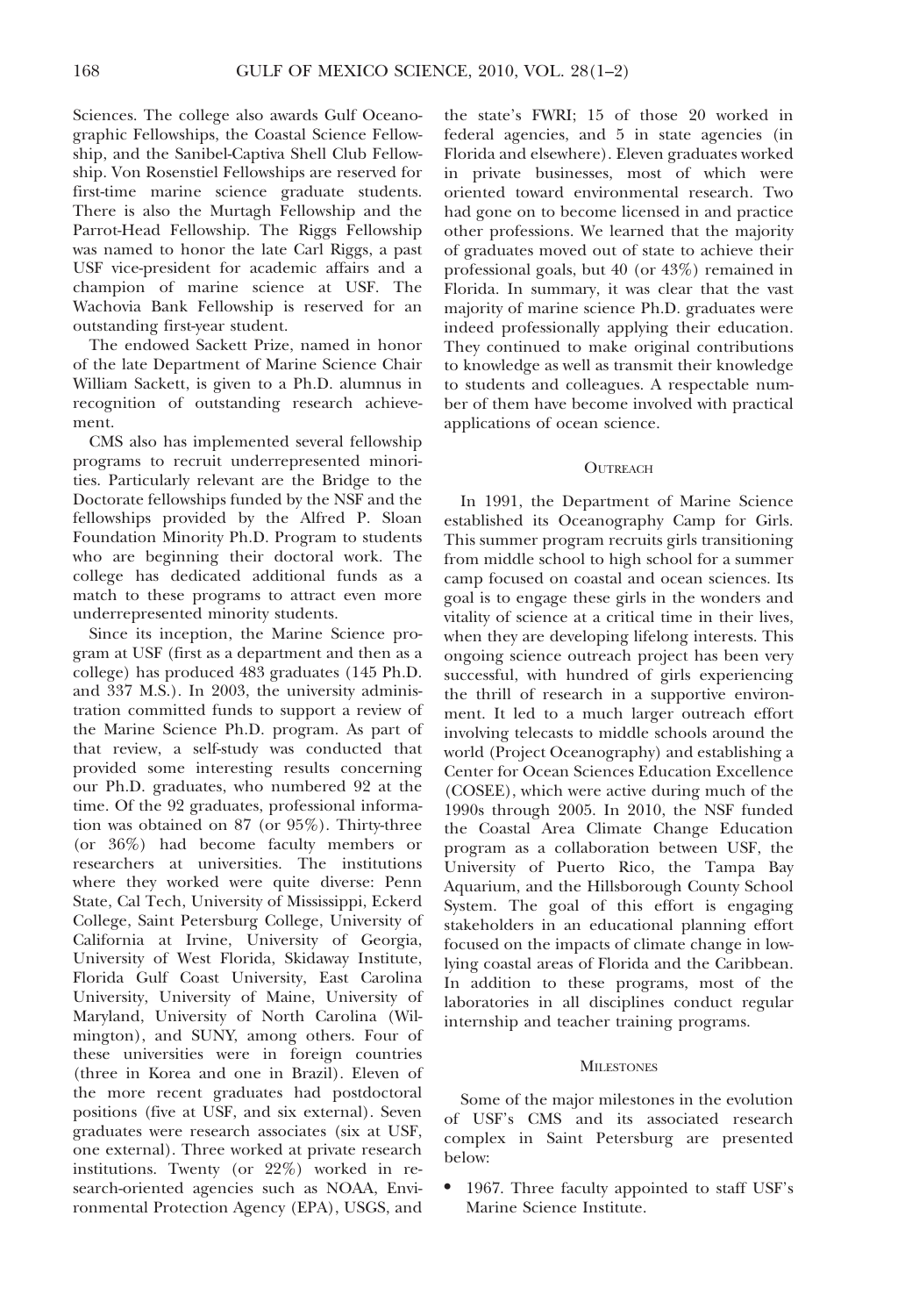- 1970. The first set of midwater micronekton and zooplankton are taken from a standard station in the open Gulf of Mexico by Tom Hopkins. This food web has been studied for over 30 yr, making it one of the most intensely studied food webs in the ocean.
- 1970. First NSF grant awarded to the department.
- $\bullet$  1971. Formation of the Marine Science Department complete.
- 1972. First contract from the Office of Naval Research (ONR) is awarded to the department.
- 1978. Florida Board of Regents designates the department as a ''Center of Excellence.''
- 1979. Florida legislature allocates funds for eight new faculty positions.
- N 1980. Robert M. Garrels (geochemist and member of the National Academy of Sciences) joins the faculty.
- $\bullet$  1982. Florida Board of Regents approves stand alone Ph.D. program in marine science at USF.
- $\bullet$  1982. Saint Petersburg Progress endows a faculty chair in marine science.
- 1982. First fellowship for a marine science graduate student established by Nelson Poynter Fund in honor of John B. Lake, publisher of the Saint Petersburg Times.
- 1985. William Knight family provides department with its first endowed fellowship for a marine science graduate student. Subsequently, the Knight family endows six more fellowships for graduate students.
- 1986. Gulf Oceanographic Charitable Trust endows two fellowships for marine science graduate students and USF receives the first matching funds (\$100,000) from Florida's new major gifts program.
- $\bullet$  1988. The USGS selects USF as the home for its new Saint Petersburg Coastal and Marine Science Center and establishes a cooperative with USF.
- 1988. City of Saint Petersburg provides land and a new research facility for USGS (substantial laboratory renovations are financed by Saint Petersburg's business community).
- N 1988. Florida's legislature provides funds for six new marine science faculty positions.
- 1988. Saint Petersburg Times endows Eminent Scholars Lecture Series.
- 1991.Ground-breaking for new joint research facility (140,000 ft<sup>2</sup>) to serve Florida's Department of Environmental Protection and Department of Marine Science (USF).
- 1991. The department sponsors its first Oceanography Camp for Girls.
- 1993. In conjunction with Pinellas County and the Tampa Bay Harbor Pilots Association,

PORTS is funded and begins producing physical data on Tampa Bay that is updated every 6 min, round the clock.

- 1993. First satellite ground-data receiving station installed.
- 1994. Florida legislature provides funds for five engineering positions to establish the COT within the Department of Marine Science.
- 1995. The CARIACO Ocean Time-Series Program is established.
- 1995. CMS faculty, staff, and students begin collaborative research within the Cariaco Basin Oceanographic Time-Series Program (CARIACO).
- 1996. First live satellite television broadcasts for Project Oceanography are transmitted to middle schools throughout the United States.
- 1997. The Florida Legislature initiated funding for COMPS, an ongoing program that, in combination with NOAA, monitors and models important physical processes on the West Florida Shelf for both scientific purposes and to provide guidance for commercial activities and for the management of ocean hazards by various state and local governmental agencies.
- 1997. USGS dedicates a second research facility (Getting Building) to accommodate their expanding coastal programs.
- $\bullet$  1997. Multiagency (ONR, NOAA, NASA, EPA), multi-investigator study of Florida's western coastal ocean begins the Ecology and Oceanography of Harmful Algal Blooms (ECOHAB).
- 1999. USF establishes a Science Journalism Center consisting of a partnership between the Department of Marine Science and the College of Mass Communications.
- 2000. CMS created, with Peter R. Betzer named Acting Dean.
- 2000. Participation of CMS faculty, students, and staff in the Southern Ocean GLOBEC research effort begins.
- 2000. Florida legislature provides funds for eight permanent positions for engineers involved in MEMS research initiative within COT.
- 2001. Peter R. Betzer named permanent Dean.
- 2001. Faculty member Frank Muller-Karger nominated and appointed to the U.S. Commission on Ocean Policy by President G.W. Bush.
- 2002. CMS receives a 3-yr GK-12 Fellowship Award from NSF to foster the interaction between ocean scientists and public schools through fellowships to support CMS graduate students working and teaching in the schools.
- 2002. CMS receives a COSEE grant from NSF.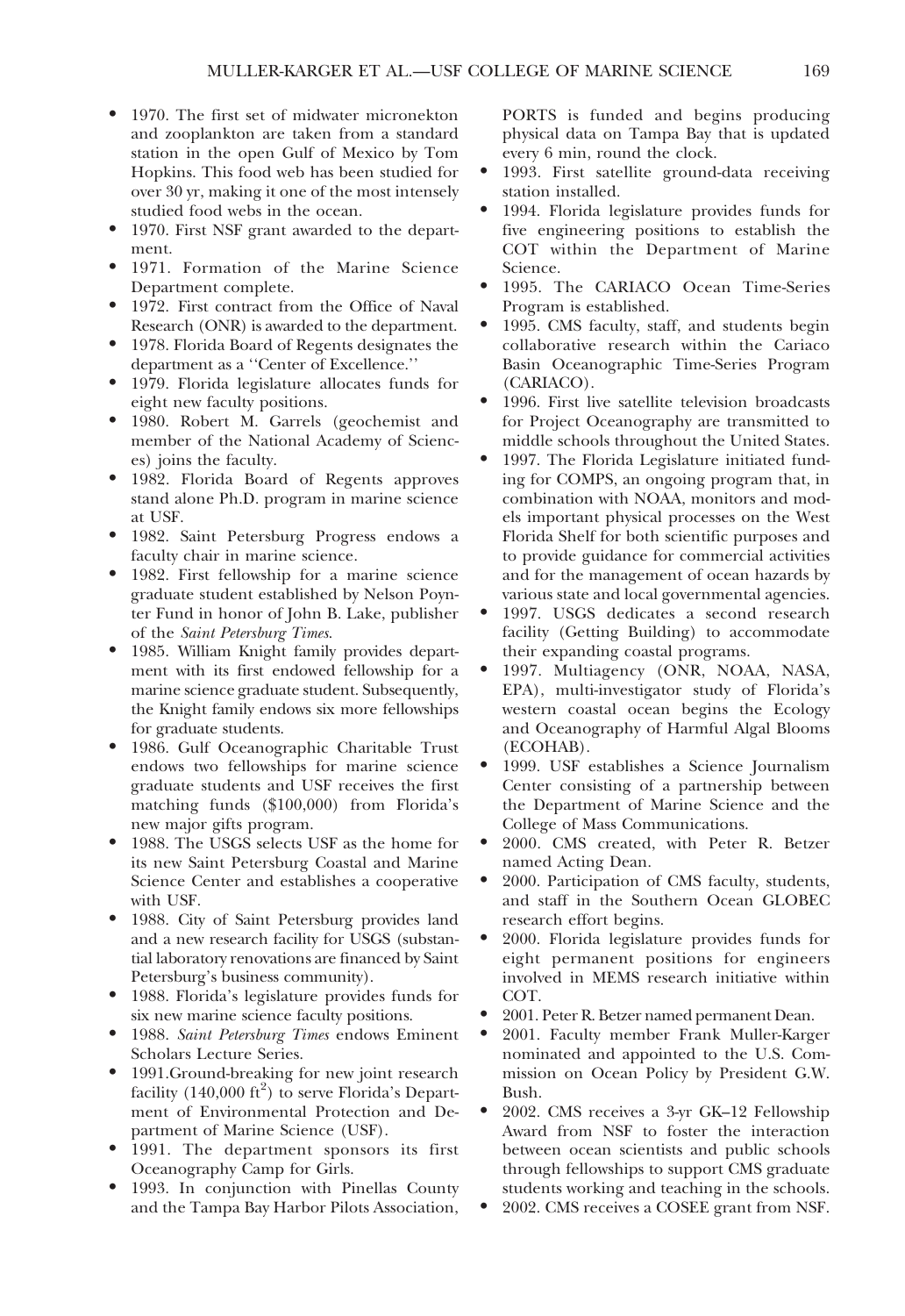- 2003. Faculty reaches 30, including two African Americans.
- 2003. College becomes a member of the Consortium for Oceanographic Research and Education and the Joint Oceanographic Institutions.
- 2006. CMS receives \$8.5 million grant for advanced instrumentation from the Florida Technology, Research, and Scholarship Board (HB 1237; Florida House of Representatives: 2006 Legislative Session).
- 2009. Purchase of the R/V Weatherbird II.
- 2010. Inauguration of the joint USF Saint Petersburg–USF CMS and Technology building on the USF Saint Petersburg campus.
- 2010. Significant engagement in the response and study of the oil spill disaster of the British Petroleum Deepwater Horizon platform.

THE FACULTY AND THEIR RESEARCH

Cameron H. Ainsworth (Assistant Professor), Ph.D., University of British Columbia, 2006. Marine ecosystem–based resource assessment and modeling.

Peter R. Betzer (retired, Emeritus Professor, Marine Science Chair and Founding Dean of the USF CMS), Ph.D., Rhode Island, 1971. Chemical oceanography, chemical tracers, pollutant transfer, particle fluxes, role of organisms in modifying chemistry of seawater.

Norman J. Blake (retired, Emeritus Professor), Ph.D., Rhode Island, 1972. Ecology and physiology of marine invertebrates, inshore environmental ecology and pollution, reproductive physiology of mollusks and crustaceans.

John C. Briggs (retired, Marine Science Chair and Emeritus Professor), Ph.D., Stanford University, 1952. Ichthyology and marine zoogeography.

Mya Breitbart (Assistant Professor), Ph.D., University of California, San Diego/San Diego State University, 2006. Biological oceanography. Molecular techniques including metagenomic sequencing, diversity, distribution, and ecological roles of viruses and bacteria in a wide range of environments—including seawater, marine animals, coral reefs, and reclaimed water.

Robert H. Byrne (Distinguished Research Professor), Ph.D., Rhode Island, 1974. Chemical oceanography, physical chemistry of seawater, ionic interactions, marine surface chemistry, oceanic CO<sub>2</sub> system chemistry.

Kendall L. Carder (retired, Emeritus Professor), Ph.D., Oregon State, 1970. Physical oceanography, ocean optics, suspended-particle dynamics, instrument development, ocean remote sensing.

Don P. Chambers (Associate Professor, Physical Oceanography), Ph.D., University of Texas at Austin, 1996. Satellite observations including radar altimetry and satellite gravimetry, ocean dynamics.

Paula G. Coble (Associate Professor), Ph.D., MIT (Woods Hole Joint Program), 1990. Chemical oceanography, marine organic geochemistry, fluorescence and remote sensing of dissolved organic matter in seawater.

John Compton (Assistant Professor, moved to University of Cape Town, South Africa, 1996), Ph.D., Harvard, 1986. Inorganic geochemistry.

Kendra Daly (Associate Professor), Ph.D., Tennessee, 1995. Biological oceanography, marine plankton dynamics, influence of physical forcing on biological variability, role of marine biota in biogeochemical cycles.

Hugh DeWitt (moved to University of Maine, deceased), Ph.D., Stanford University, 1966. Marine ichthyology.

Jacqueline Dixon (Dean, CMS), Ph.D., California Institute of Technology, 1992. Volcanology and geochemistry ofmagmatic gases,igneous petrology.

Larry J. Doyle (Professor, deceased); Ph.D., USC, 1973. Marine geology, sedimentology, sedimentary processes of the continental margins.

Kent A. Fanning (Professor), Ph.D., Rhode Island, 1973. Chemical oceanography, porewater geochemistry, nutrients in the ocean, marine radiochemistry.

Benjamin P. Flower (Associate Professor), Ph.D., University of California, Santa Barbara, 1993. Paleoceanography, paleoclimatology, isotope geochemistry, global climate change.

Boris Galperin (Associate Professor), Ph.D., Technion (Israel), 1982. Physical oceanography, boundary layers, turbulence, renormalization group theory, numerical modeling of oceanic circulation.

Robert Garrels (Professor, Member National Academy of Sciences, deceased), Ph.D., Northwestern University, 1941. Geochemistry.

Giselher Gust (Associate Professor, moved to the Technical University Hamburg, Hamburg, Germany, 1992), Ph.D., CO<sub>2</sub> dynamics, ocean turbulence, particle dynamics.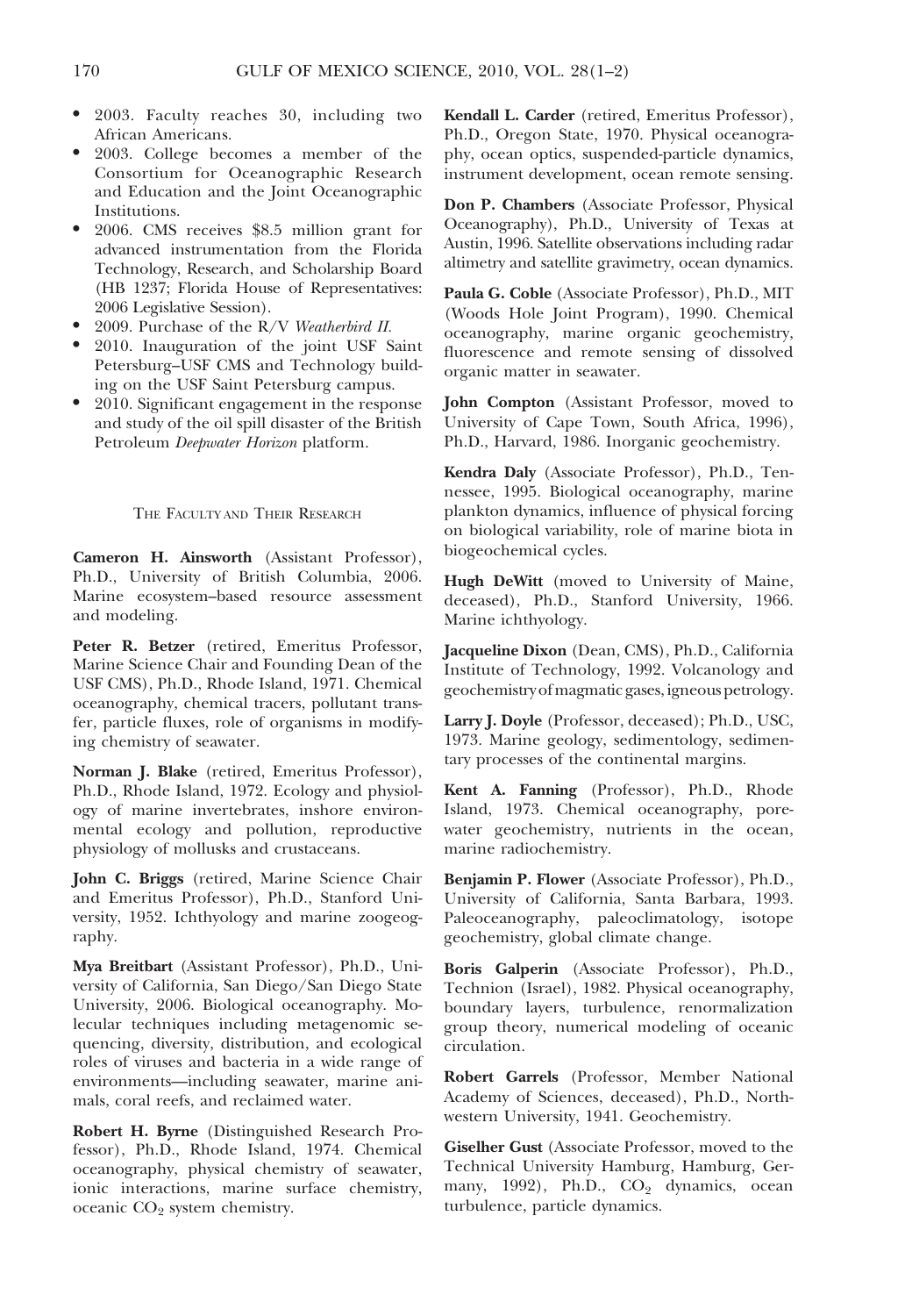Pamela Hallock-Muller (Professor), Ph.D., University of Hawaii, 1977. Micropaleontology, paleoceanography, carbonate sedimentology, coral reef ecology.

Albert C. Hine (Professor), Ph.D., University of South Carolina, 1975. Carbonate sedimentology, coastal sedimentary processes, geological oceanography, sequence stratigraphy.

William T. Hogarth (Dean, 2007–10, CMS), Ph.D., North Carolina State University, Raleigh, NC, 1976. Former Assistant Administrator for Fisheries National Marine Fisheries Service NOAA/Department of Commerce.

David J. Hollander (Associate Professor), Ph.D., Swiss Federal Institute of Technology, 1989. Isotopic biogeochemistry, molecular organic geochemistry, carbon cycling in modern lakes and oceans, paleolimnology and paleoceanography, chemical sedimentology.

Thomas L. Hopkins (retired, Emeritus Professor), Ph.D., Florida State University, 1964. Biological oceanography, marine plankton and micronekton ecology, oceanic food webs.

Peter A. Howd (now at USGS, Assistant Professor), Ph.D., Oregon State University, 1991. Beach and inner-shelf processes, beach morphodynamics, wave-driven processes on coral reefs.

Michael Howell (Associate Professor, moved to Green Room Presents), Ph.D., University of South Carolina. Marine geology.

Chuanmin Hu (Associate Professor, Optical Oceanography), Ph.D., University of Miami, Physics Department, 1997. Ocean optics, riverocean interactions, carbon cycling, algal blooms, coral reef environmental health and ecosystem connectivity, climate change and anthropogenic influence on coastal/estuarine water quality.

Harold Humm (Professor and founding Director of Marine Science program, deceased), Ph.D., Duke University. Marine macroalgae and biology.

Mark E. Luther (Associate Professor), Ph.D., University of North Carolina at Chapel Hill, 1982. Physical oceanography, numerical modeling of ocean circulation, equatorial dynamics, air–sea interaction, climate variability, estuarine circulation.

Frank T. Manheim (Marine Science Chair and Professor, moved to USGS in Woods Hole, MA, now retired), Ph.D., University of Stockholm, 1974. Aqueous geochemistry.

David Mann (Associate Professor, Biological Oceanography), Ph.D., MIT/Woods Hole Oceanographic Institution, 1995. Marine bioacoustics with a focus on hearing and sound production in fishes and marine mammals, neural mechanisms of hearing and sound production.

Gary T. Mitchum (Professor), Ph.D., Florida State University, 1984. Physical oceanography, ocean's role in climate variability, physical factors influencing biological variability.

Frank E. Muller-Karger (Professor), Ph.D., University of Maryland, 1988. Marine, estuarine, and environmental science; biological oceanography; remote sensing; nutrient cycles; anthropogenic and climate change impacts on coastal ecosystems.

Steve Murawski (Professor and Downtown Progress–Peter Betzer Endowed Chair), Ph.D., University of Massachusetts—Amherst, MA, 1984. Biological oceanography, population dynamics, marine ecosystem analysis.

David F. Naar (Associate Professor), Ph.D., University of California, San Diego (Scripps), 1990. Marine geophysics, plate tectonics, marine tectonics, midocean ridge processes, physical modeling using molten wax.

John H. Paul (Distinguished Research Professor), Ph.D., University of Miami, 1980. Marine microbiology and genetics, gene transfer mechanisms.

Ernst B. Peebles (Associate Professor), Ph.D., University of South Florida, 1996. Biological Oceanography. Fish ecology, stable isotopes, fish prey interactions.

Thomas Pyle (Associate Professor, moved to NSF, now retired), Ph.D., Texas A&M University, College Station, TX. Marine geophysics.

Ashanti J. Pyrtle (Chemical Oceanography, Assistant Professor), Ph.D., Department of Oceanography, Texas A&M University, 1999. Biogeochemical indicators, past events that have impacted marine, estuarine, and freshwater environments.

Terrence M. Quinn (now at University of Texas—Austin, Associate Professor), Ph.D., Brown, 1989. Paleoclimatology, paleoceanography, carbonate geology, isotope geochemistry.

Joan B. Rose (now at Michigan State University, Associate Professor), Ph.D., University of Arizona, 1985. Water pollution microbiology, risk assessment, coastal water quality, parasites and viruses.